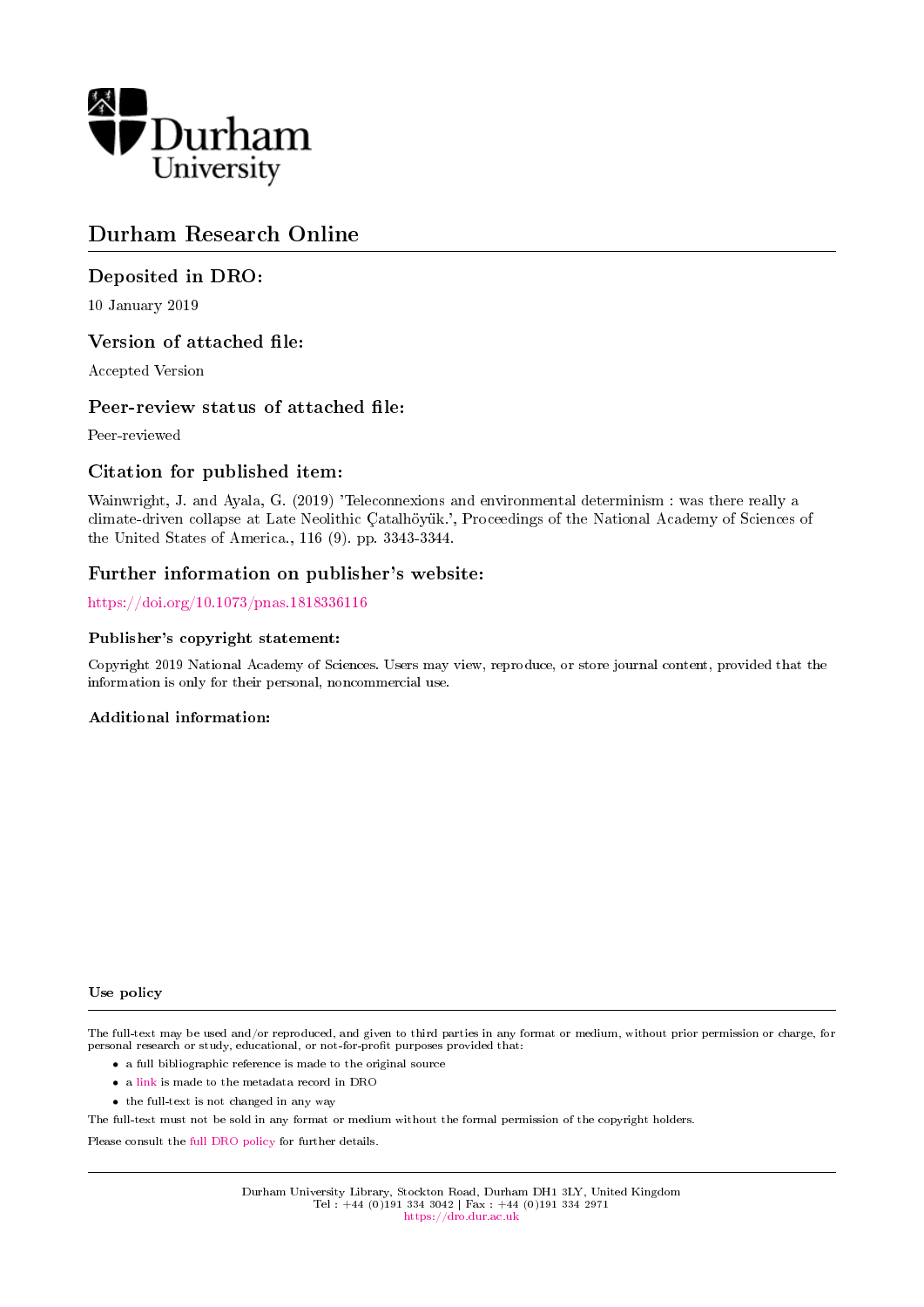Teleconnexions and environmental determinism: was there really a climate-driven collapse at Late Neolithic Çatalhöyük?

John Wainwright<sup>a</sup>, Gianna Ayala<sup>b</sup>

aDepartment of Geography, Durham University, Science Laboratories, South Road, Durham DH1 3LE, UK

**bDepartment of Archaeology, University of Sheffield, Minalloy House, 10-16 Regent Street** S1 3NJ, UK

Roffet-Salque *et al*. (1) present an innovative palaeoclimatic reconstruction using biomarkers to suggest  $\delta^2$ H measurements on animal-fat residues from pottery vary through time at the important Neolithic site of Çatalhöyük. The interpretation of these changes in relation to a teleconnexion with the 8.2-kyBP climate event is problematic.

First, a t test is used to suggest that  $\delta^2H_{18:0}$  values in level TP-O are significantly different from the values in the other archaeological levels, however the result of this test is insignificant ( $p=0.10$ ). Analysis of variance of the samples from the different levels is a more appropriate test but suggests no significant variability between the levels (*p*=0.385). Temporal and measurement uncertainties suggest that variability within the data are more important than the mean values and that there is a clear overlap throughout the data series (Fig 1A).

[Figure 1 here]

Secondly, this apparent deviation in  $\delta^2H_{18:0}$  is related to the 8.2-kyBP signal from Greenland (Fig. 1B). It is suggested that this signal is represented in both the on-site proxy and off-site proxy data from Nar Lake. Nar  $\delta^{18}O$  does show a deviation of 1.5 ‰ at around 8.2-kyBP (2), but viewed longer-term, this signal is part of a set of oscillations starting at around 8.5-kyBP (Fig. 1C). Thus, there is no foundation for a teleconnexion between Greenland and Nar. Furthermore, using proxy estimates (2), this deviation at 8.2-kyBP at Nar would suggest a *warming* of summer maximum temperatures of about 0.22°C, rather than the cooling implied by the link to Greenland (Fig. 1D). However, this variability again – in the context of oscillations from c.8.5-kyBP and the error margins on the proxy – suggests that although marginally cooler, the summer maximum temperatures were not significantly different from the present day. Moreover, the pattern after 8.2-kyBP is one of lower maximum temperatures and thus lower water stress.

Thirdly, summer rainfall at Nar is only c.5% of the total annual rainfall, so to expect a significant deviation in  $\delta^{18}O$  from the variation suggested by climate models (1: Fig. 3) is unrealistic. Fourthly, the extraction of one example from an ensemble of model results is questionable (3).

Thus not only is the attribution of the 8.2-kyBP event not supported by the data of (1), the regional palaeoclimate does not seem to be significantly linked to the event (Fig 1C-D). It is hard to justify a link to the purported social collapse. Our interpretation of the site's palaeoenvironment (4) suggests that there are no significant changes at this time, and there is now evidence for an overlap in settlement between the East and West Mounds at Çatalhöyük (5), which conflicts with the interpretation of a collapse (1).

Therefore, the environmental determinism that attempts to correlate "the apparent weakness of the climate signal" with "profound human responses are visible in the archaeological record" is unsupported. Reassessment of the new proxy data suggests no link to the 8.2-kyBP event, and that the regional palaeoclimate variability is also unrelated to the event. More nuanced approaches are needed to interpret human-climate interactions.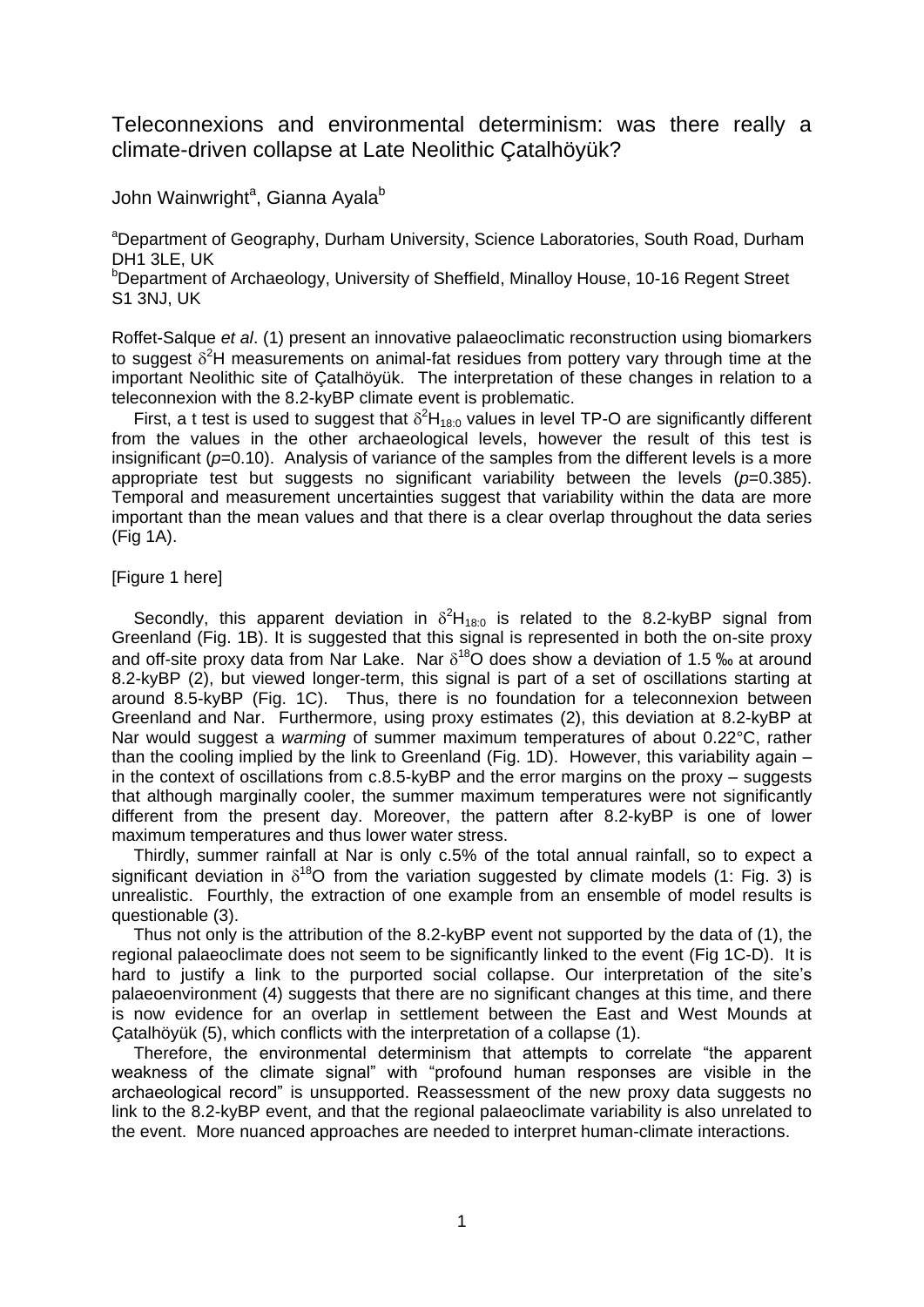- 1. Roffet-Salque, M, A Marciniak, PJ Valdes, K Pawłowska, J Pyzel, L Czerniak, M Krüger, CN Roberts, S Pitter, RP Evershed 2018 Evidence for the impact of the 8.2-kyBP climate event on Near Eastern early farmers, *PNAS.* Doi: 10.1073/pnas.1803607115
- 2. Jones, MD, MJ Leng, CN Roberts, M Türkes, R Moyeed 2005. A coupled calibration and modelling approach to the understanding of dry-land lake oxygen isotope records, *Journal of Paleolimnology* **34**, 391–411. https://doi.org/10.1007/s10933-005-6743-0
- 3. Frigg, R, LA Smith, DA Stainforth 2015 An assessment of the foundational assumptions in highresolution climate projections: the case of UKCP09. *Synthese* **192**, 3979-4008. doi 10.1007/s11229-015-0739-8
- 4. Ayala G, J Wainwright, J Walker, R Hodara, JM Lloyd, M Leng, C Doherty 2017 Palaeoenvironmental reconstruction of the alluvial landscape of Neolithic Çatalhöyük, central southern Turkey: the implications for early agriculture and responses to environmental change, *Journal of Archaeological Science* **87**, 30–43.
- 5. Orton, D, J Anvari, C Gibson, J Last, A Bogaard, E Rosenstock, PF Biehl 2018 A tale of two tells: dating the Çatalhöyük West Mound, *Antiquity* **92**: 620–639.
- 6. Rasmussen, SO, BM Vinther, HB Clausen, KK Andersen 2007 Early Holocene Greenland Ice Core Chronology 2005 (GICC05) and 10 year means of oxygen isotope data from ice core DYE/3. *PANGAEA*, https://doi.org/10.1594/PANGAEA.586863
- 7. NGRIP dating group, 2006 Greenland Ice Core Chronology 2005 (GICC05). IGBP PAGES/World Data Center for Paleoclimatology Data Contribution Series # 2006-118.NOAA/NCDC Paleoclimatology Program, Boulder CO, USA.
- 8. Vinther, BM, HB Clausen, SJ Johnsen, SO Rasmussen, KK Andersen, SL Buchardt, D Dahl-Jensen, IK Seierstad, M-L Siggaard-Andersen, JP Steffensen, AM Svensson, J Olsen, J Heinemeier. 2006 A synchronized dating of three Greenland ice cores throughout the Holocene. *Journal of Geophysical Research* 111, D13102, 2006, doi:10.1029/2005JD006921
- 9. Stuiver, M, PM Grootes, TF Braziunas 1995 The GISP2 18O climate record of the past 16,500 years and the role of the sun, ocean and volcanoes. *Quaternary Research* **44**, 341–354.

#### **Caption**

Fig. 1 Comparison of the  $\delta^2H_{18:0}$  proxy of (1) with global and regional climate records. Note that this plot uses a 1-ky window from 8950 cal BP in order to place the archaeozoological data in a longer-term context. (A) replots the data of (1: their Fig 1D) using shading to show the 2 standard error variation of data around the mean (solid line); original data points are plotted at the midpoint of the archaeological phase, but shading is shown vertically to demonstrate the full uncertainty of the Bayesian estimates of these phases. There is clear overlap between the phases, and variability is more important than mean values. (B) shows the water  $\delta^{18}$ O values of three Greenland ice cores (6-9) used to demonstrate the onset and duration of the 8.2-kyBP event. (C) is the  $\delta^{18}O$  record from the sediments in Nar Lake (2), c.150 km from Çatalhöyük, which provides the best available regional information for climate proxies. Shaded area shows 2 x analytical precision of the measurements. (D) is an estimate of summer maximum temperature for Nar Lake, based on the proxy derived by (2) from modern climate measurements. The shaded area is 2 standard errors, using a RMS combination of the uncertainties from the measurement analytical precision and the standard error from the proxy model. The point and error bar at the top of the plot show the mean and 2 standard error range for the 1961-1990 climatic observations.